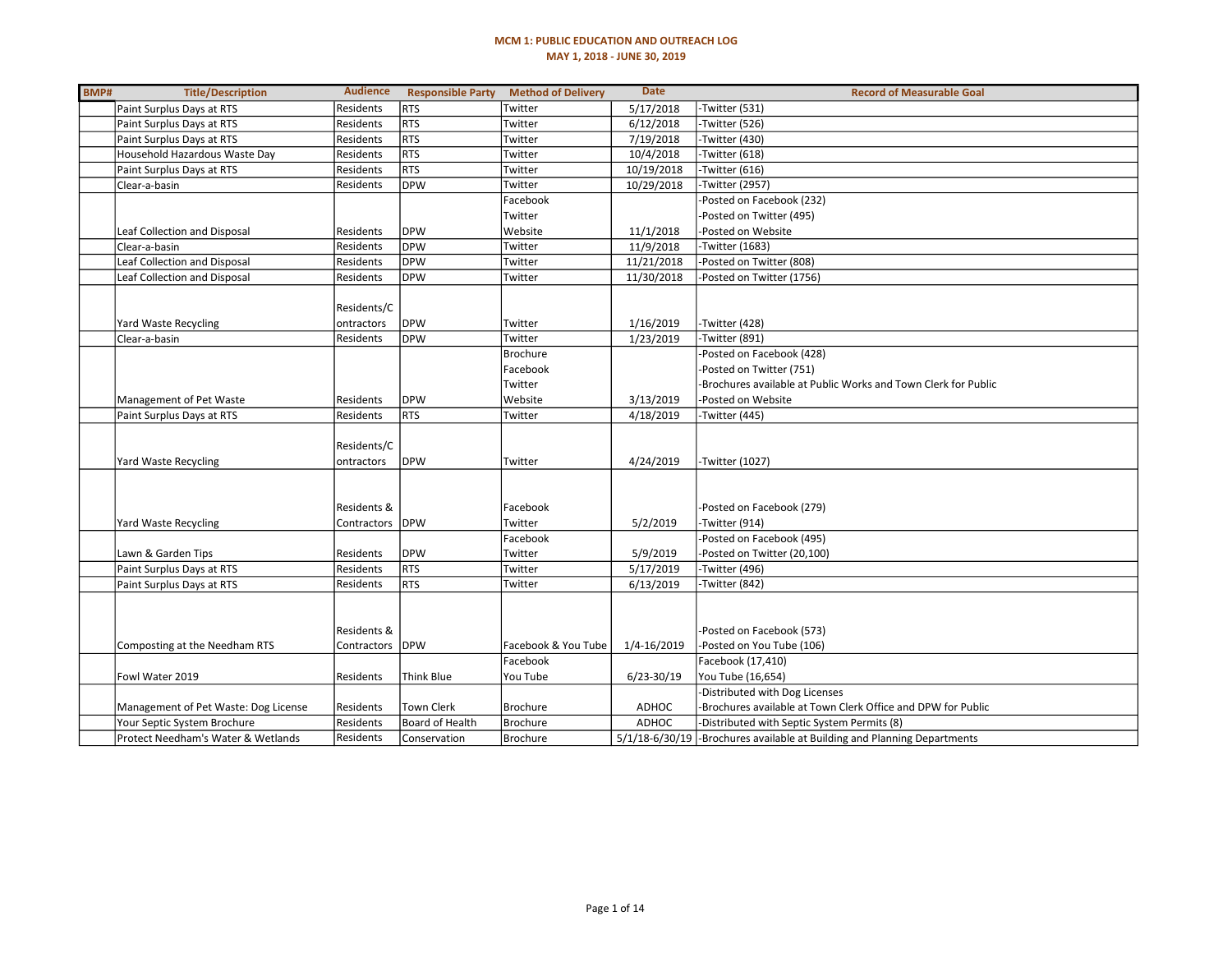# MCM 2: PUBLIC INVOLVEMENT PARTICIPATION LOG

# MAY 1, 2018 - JUNE 30, 2019

## RECORD OF SWMP AND ANNUAL REPORT POSTING FOR PUBLIC REVIEW

| <b>Date</b> | Responsible<br>Party | <b>Public Notice</b><br><b>Provided</b> | <b>Location of Posting</b> | <b>Record of Measurable Goal</b>                         |
|-------------|----------------------|-----------------------------------------|----------------------------|----------------------------------------------------------|
|             | IDPW                 |                                         | Website                    | -Scheduled for posting September 2019 for public review. |
|             |                      |                                         |                            |                                                          |
|             |                      |                                         |                            |                                                          |
|             |                      |                                         |                            |                                                          |

## RECORD OF PUBLIC COMMENTS

|             | <b>Comment</b> |                     |                |
|-------------|----------------|---------------------|----------------|
| <b>Date</b> | From           | <b>Received Via</b> | <b>Comment</b> |
|             |                |                     |                |
|             |                |                     |                |
|             |                |                     |                |
|             |                |                     |                |
|             |                |                     |                |
|             |                |                     |                |
|             |                |                     |                |
|             |                |                     |                |
|             |                |                     |                |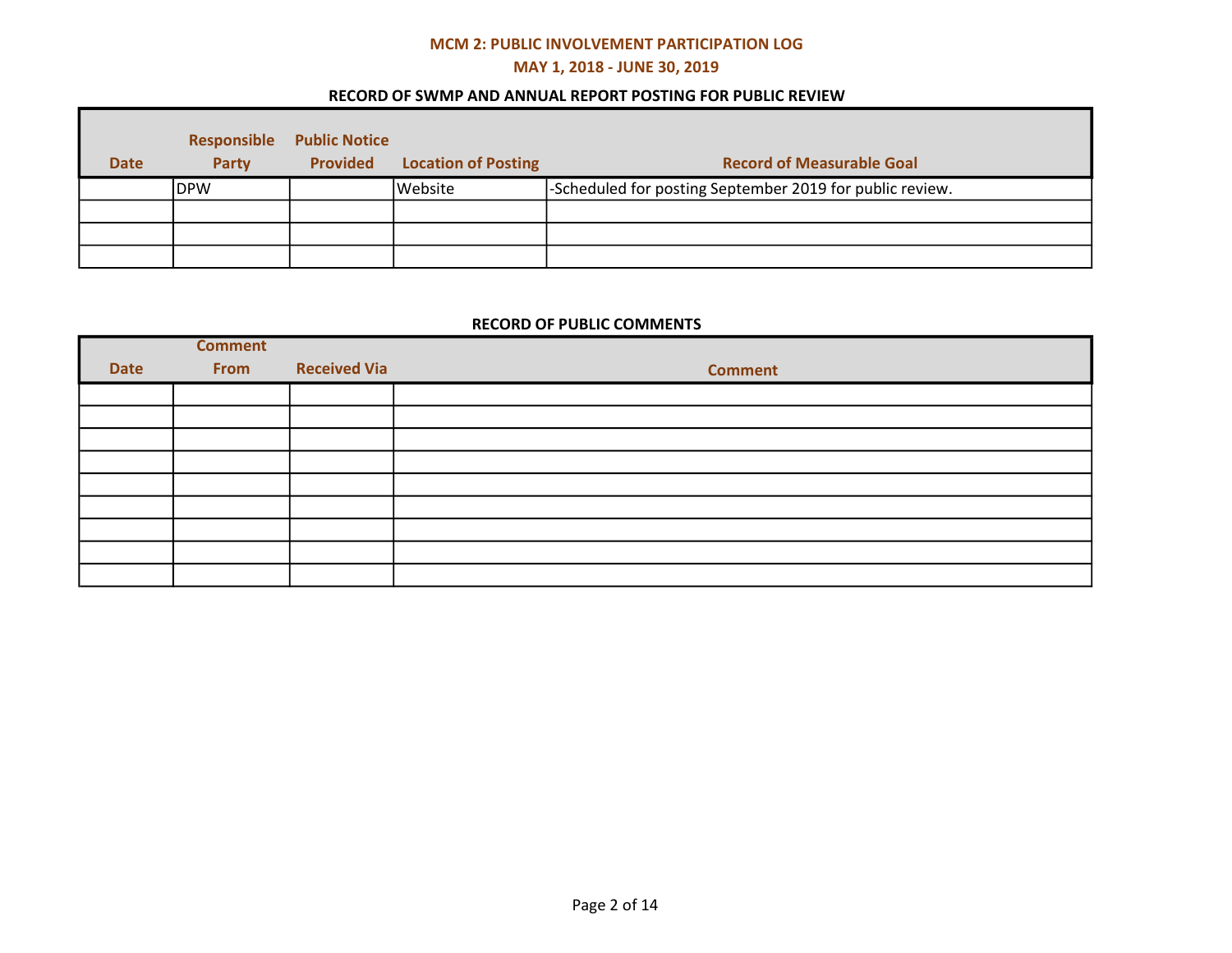# MCM 2: PUBLIC INVOLVEMENT PARTICIPATION LOG MAY 1, 2018 - JUNE 30, 2019

## RECORD OF PUBLIC PARTICIPATION ACTIVITIES

| <b>Date</b>    | <b>Responsible</b>    | <b>Public Notice</b><br><b>Provided</b> |                                     | <b>Record of Measurable Goal</b>                                                                                                                                                                                                                                                                                                                                                                                            |
|----------------|-----------------------|-----------------------------------------|-------------------------------------|-----------------------------------------------------------------------------------------------------------------------------------------------------------------------------------------------------------------------------------------------------------------------------------------------------------------------------------------------------------------------------------------------------------------------------|
|                | <b>Party</b>          |                                         | <b>Activity</b>                     |                                                                                                                                                                                                                                                                                                                                                                                                                             |
|                |                       |                                         |                                     | -800 Racers and spectators<br>The Run of the Charles was established as a way to show people that the<br>Charles River is safe for recreation and encourage people to enjoy it. In<br>recent years, the Charles River has received two grades of A-from the U.S.<br>Environmental Protection Agency. CRWA's ongoing projects to protect and<br>preserve the river include invasive plant removal, water quality monitoring, |
| 4/28/2019 CRWA |                       | <b>Yes</b>                              | Run of the Charles                  | and advocating for nature-based solutions to stormwater runoff pollutants.                                                                                                                                                                                                                                                                                                                                                  |
| $5/19/18 -$    |                       |                                         |                                     |                                                                                                                                                                                                                                                                                                                                                                                                                             |
| 6/15/2019      | RTS                   | Yes                                     | <b>Paint Collection</b>             | 2018 - 179 cars                                                                                                                                                                                                                                                                                                                                                                                                             |
| 10/6/2018 RTS  |                       | <b>Yes</b>                              | Household<br>Hazardous Waste<br>Day | Facebook (1,522)<br>Twitter (618)                                                                                                                                                                                                                                                                                                                                                                                           |
|                |                       |                                         |                                     | Massachusetts Division of Fisheries and Wildlife restock the reservoir in                                                                                                                                                                                                                                                                                                                                                   |
|                | Park and              |                                         | Restock the                         | collaboration with the Pollard Middle School science classes. (70 students                                                                                                                                                                                                                                                                                                                                                  |
|                | $5/2/2019$ Recreation | Yes                                     | Reservoir                           | participated).                                                                                                                                                                                                                                                                                                                                                                                                              |
| $11/4-$        |                       |                                         |                                     | Facebook (1964)                                                                                                                                                                                                                                                                                                                                                                                                             |
| 25/2018        | <b>RTS</b>            | Yes                                     | <b>Leaf Collection</b>              | Twitter                                                                                                                                                                                                                                                                                                                                                                                                                     |
| $5/1/18$ -     |                       |                                         | <b>Stormwater Plaque</b>            | Placement of plaques at inlets during development/construction activities.                                                                                                                                                                                                                                                                                                                                                  |
| 6/30/19        | <b>DPW</b>            | Yes                                     | Placement                           | (5)                                                                                                                                                                                                                                                                                                                                                                                                                         |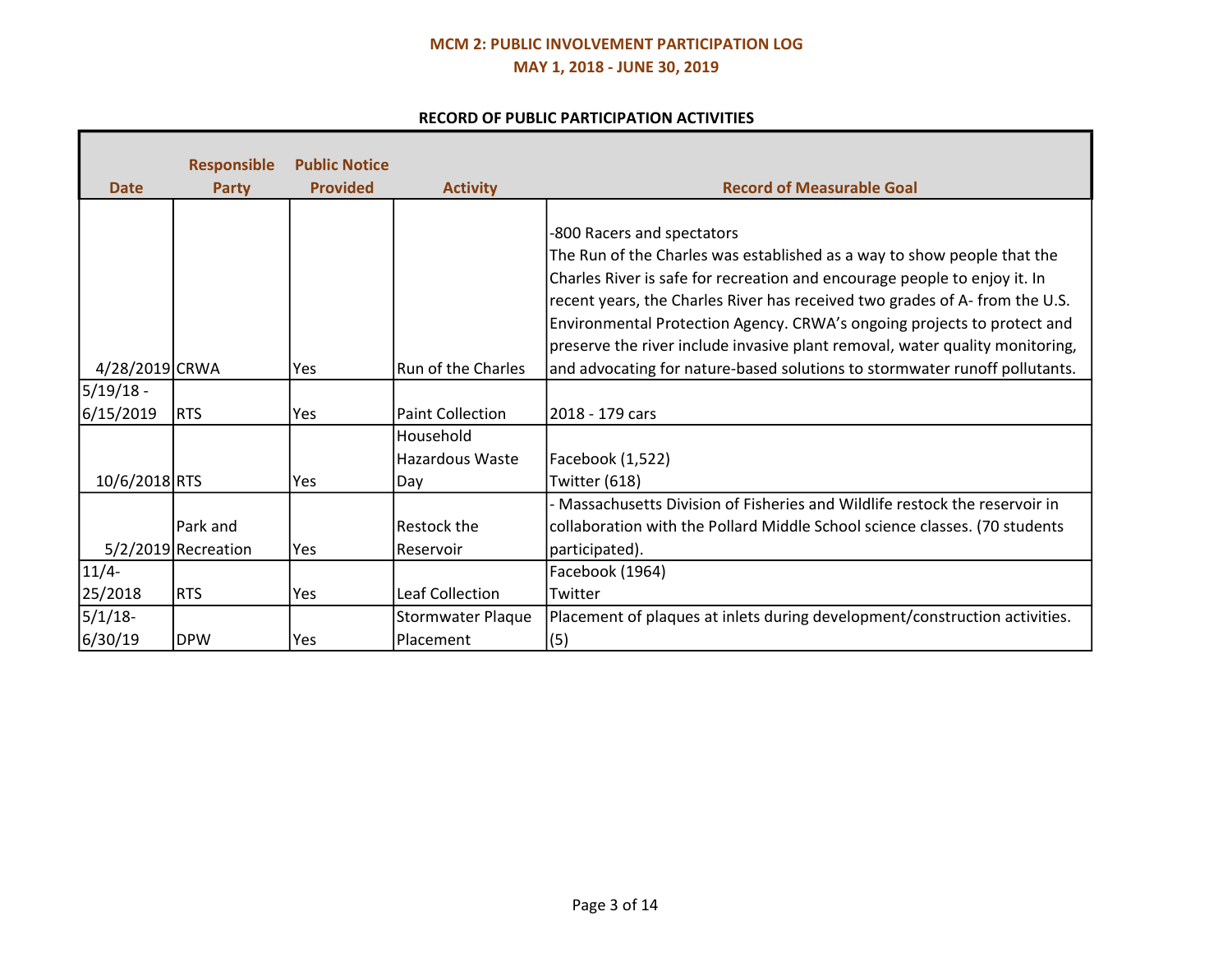### MCM 3: IDDE PROGRAM REPORTING SUMMARY LOG MAY 1, 2018 - JUNE 30, 2019

#### EMPLOYEE TRAINING

| <b>Date</b> | # of Attendees | <b>Location</b>                                            | <b>Presenter</b> | <b>Topic/Discussion Items</b>                                                                                                                                                                                                                                                                                                                                                                                   |
|-------------|----------------|------------------------------------------------------------|------------------|-----------------------------------------------------------------------------------------------------------------------------------------------------------------------------------------------------------------------------------------------------------------------------------------------------------------------------------------------------------------------------------------------------------------|
|             |                |                                                            |                  | MS4 Permit Overview & IDDE Training                                                                                                                                                                                                                                                                                                                                                                             |
|             |                | Needham Public Service Administration                      |                  | overview of the MS4 Permit and requirements                                                                                                                                                                                                                                                                                                                                                                     |
| 12/18/2018  | 40             | <b>Building</b>                                            | <b>BETA</b>      | Illicit Discharge, Detection and Elimination                                                                                                                                                                                                                                                                                                                                                                    |
| 1/29/2019   | 19             | l Needham Public Service Administration<br><b>Building</b> | <b>BETA</b>      | Good Housekeeping - Municipal Facilities O&M<br>the individual Stormwater Management Plans (SWMPs) for all Athletic Fields and Recreational<br>Areas, including O&M Plans, Inspectional Responsibilities, Reporting and Documenting duties<br>Proper care (as concerns stormwater - vehicle washing and maintenance; fluids and<br>lubricants) and storage of Vehicles and Equipment, Reporting and Documenting |
| 4/26/2019   | 9              | Needham Public Service Administration<br><b>Building</b>   | <b>BETA</b>      | Good Housekeeping - Municipal Facilities O&M<br>the individual Stormwater Management Plans (SWMPs) for all Athletic Fields and Recreational<br>Areas, including O&M Plans, Inspectional Responsibilities, Reporting and Documenting duties<br>Proper care (as concerns stormwater – vehicle washing and maintenance; fluids and<br>lubricants) and storage of Vehicles and Equipment, Reporting and Documenting |
| 5/14/2019   | 12             | Needham Public Service Administration<br><b>Building</b>   | <b>BETA</b>      | Good Housekeeping - Municipal Facilities O&M<br>the individual Stormwater Management Plans (SWMPs) for all Athletic Fields and Recreational<br>Areas, including O&M Plans, Inspectional Responsibilities, Reporting and Documenting duties<br>Roadways, Street Sweeping, Catch Basin Cleaning, Parking Lots, Winter Road Maintenance                                                                            |
| 6/11/2019   | 25             | Needham Public Service Administration<br><b>Building</b>   | <b>BETA</b>      | <b>NPDES MS4 Training Summary</b><br>Summary meeting to go over the previous trainings and answer any final questions                                                                                                                                                                                                                                                                                           |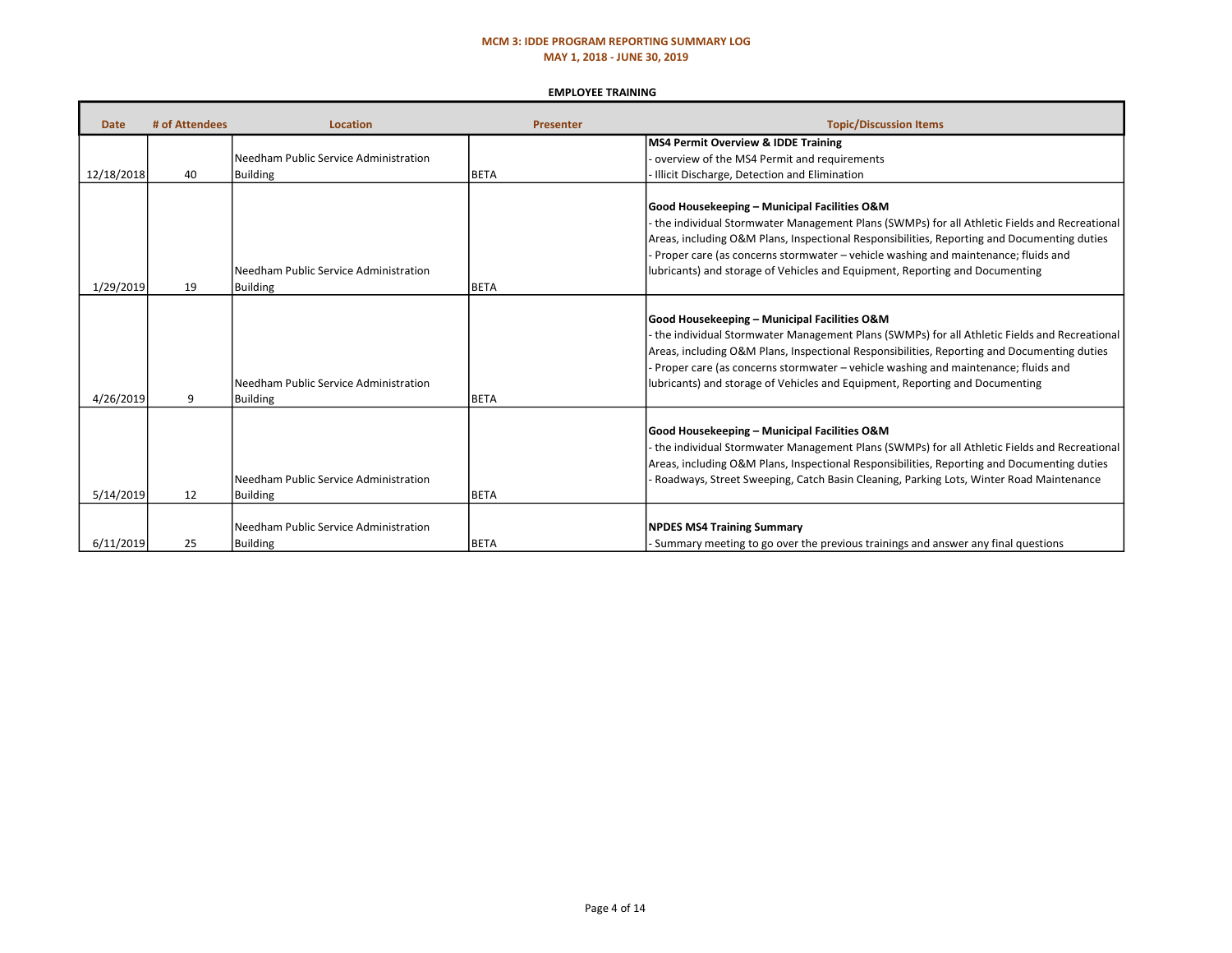### MCM 3: IDDE PROGRAM REPORTING SUMMARY LOG MAY 1, 2018 - JUNE 30, 2019

#### **SSO INVENTORY**

| Report # | <b>Date</b> | Reporter                  | <b>Location</b> | <b>Status &amp; Comments</b>                                                                    |
|----------|-------------|---------------------------|-----------------|-------------------------------------------------------------------------------------------------|
|          |             |                           |                 | Flushed and cleaned sewer line. After heavy cleaning we CCTV'd the line. Pipe is in good shape. |
|          |             | 3/28/2019 Sean Harrington | 31 Hamlin Ln    | Blockage caused by debris, rags & diapers.                                                      |
|          |             |                           |                 |                                                                                                 |
|          |             |                           |                 |                                                                                                 |
|          |             |                           |                 |                                                                                                 |
|          |             |                           |                 |                                                                                                 |
|          |             |                           |                 |                                                                                                 |
|          |             |                           |                 |                                                                                                 |
|          |             |                           |                 |                                                                                                 |
|          |             |                           |                 |                                                                                                 |

### ILLICIT DISCHARGE INVENTORY

| Report # | <b>Date</b> | Reporter | Location | <b>Status &amp; Comments</b>        |
|----------|-------------|----------|----------|-------------------------------------|
|          |             |          |          | None identified in reporting period |
|          |             |          |          |                                     |
|          |             |          |          |                                     |
|          |             |          |          |                                     |
|          |             |          |          |                                     |
|          |             |          |          |                                     |
|          |             |          |          |                                     |
|          |             |          |          |                                     |
|          |             |          |          |                                     |
|          |             |          |          |                                     |
|          |             |          |          |                                     |
|          |             |          |          |                                     |

#### STORM SEWER MAPPING UPDATES

| <b>Type</b> | <b>Date</b> | <b>Updated By</b> | Location | <b>Description</b>                  |
|-------------|-------------|-------------------|----------|-------------------------------------|
|             |             |                   |          | None identified in reporting period |
|             |             |                   |          |                                     |
|             |             |                   |          |                                     |
|             |             |                   |          |                                     |
|             |             |                   |          |                                     |
|             |             |                   |          |                                     |
|             |             |                   |          |                                     |
|             |             |                   |          |                                     |
|             |             |                   |          |                                     |
|             |             |                   |          |                                     |
|             |             |                   |          |                                     |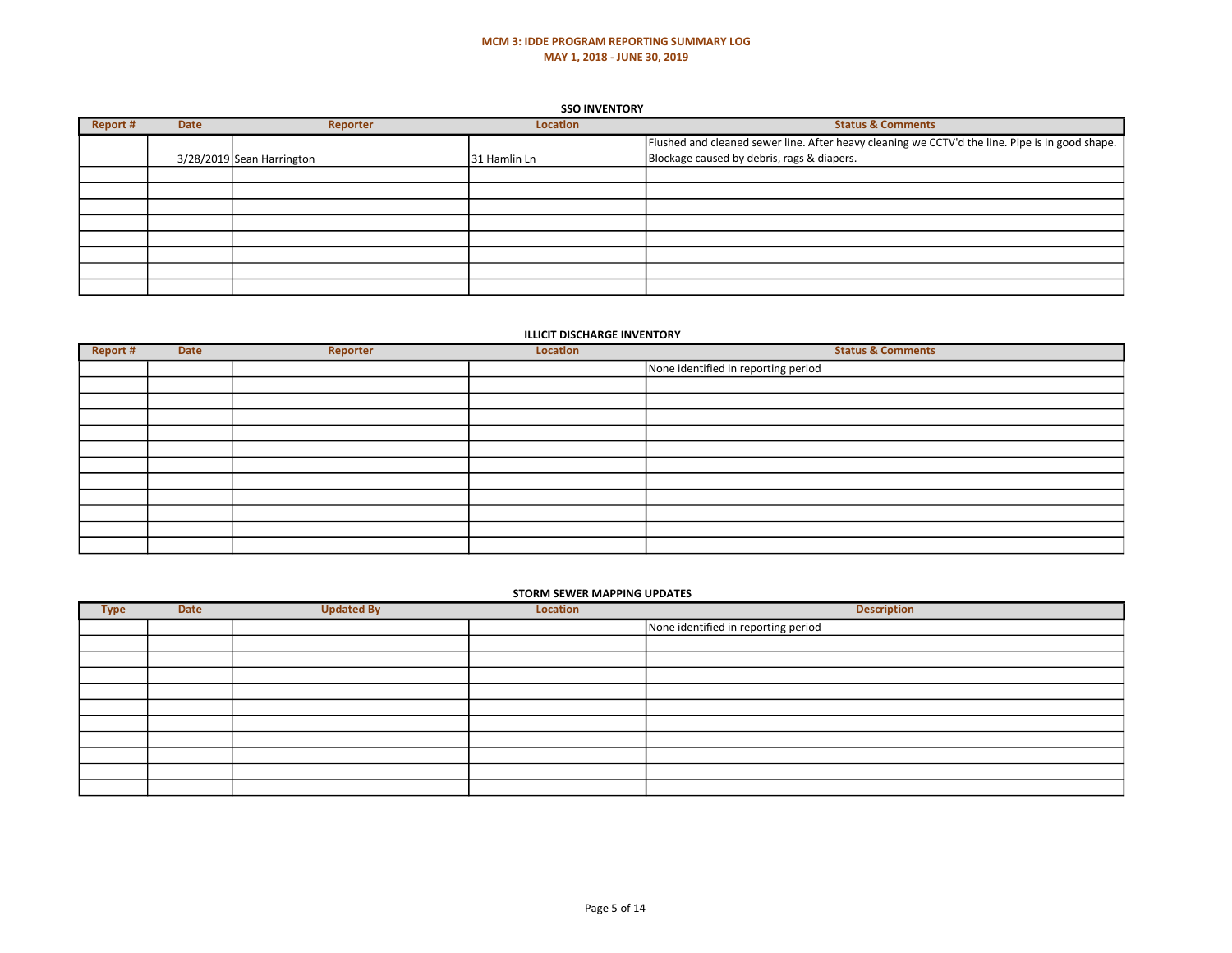### MCM 3: IDDE PROGRAM REPORTING SUMMARY LOG MAY 1, 2018 - JUNE 30, 2019

#### OUTFALL SCREENING AND SAMPLING

| Dry/Wet | Date(s) | Inspector | Location(s) | <b>Comments</b>                     |
|---------|---------|-----------|-------------|-------------------------------------|
|         |         |           |             | None identified in reporting period |
|         |         |           |             |                                     |
|         |         |           |             |                                     |
|         |         |           |             |                                     |
|         |         |           |             |                                     |
|         |         |           |             |                                     |
|         |         |           |             |                                     |
|         |         |           |             |                                     |
|         |         |           |             |                                     |
|         |         |           |             |                                     |
|         |         |           |             |                                     |
|         |         |           |             |                                     |

### CATCHMENT INVESTIGATIONS

| Category | Date(s) | Inspector | Location | Description/Results |
|----------|---------|-----------|----------|---------------------|
|          |         |           |          |                     |
|          |         |           |          |                     |
|          |         |           |          |                     |
|          |         |           |          |                     |
|          |         |           |          |                     |
|          |         |           |          |                     |
|          |         |           |          |                     |
|          |         |           |          |                     |
|          |         |           |          |                     |
|          |         |           |          |                     |
|          |         |           |          |                     |
|          |         |           |          |                     |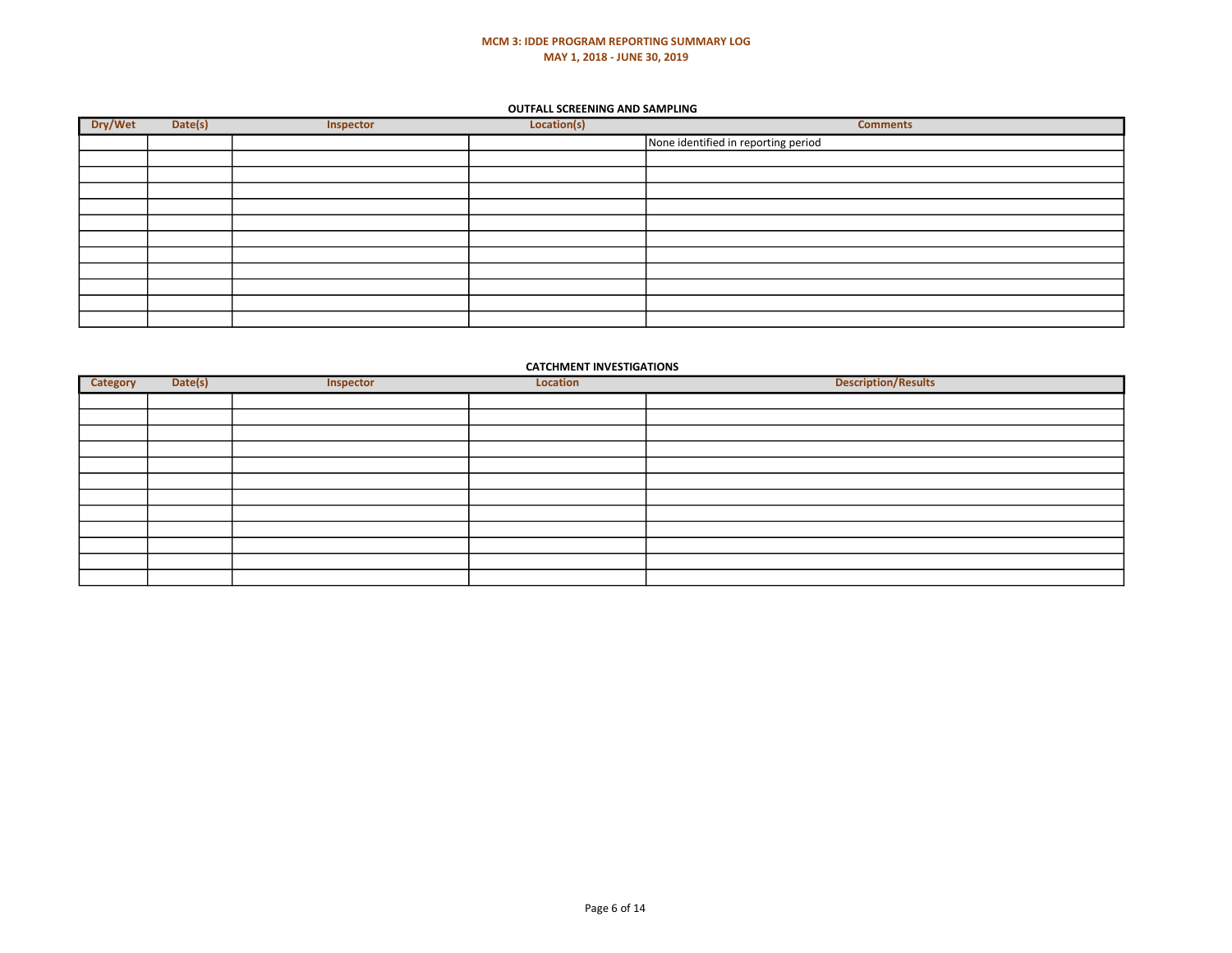### MCM 4: CONSTRUCTION SITE RUNOFF CONTROL - INSPECTION MAY 1, 2018 - JUNE 30, 2019

#### CONSTRUCTION SITE INSPECTION LOG

| Report # | Date | Inspector | <b>Project/Location</b> | <b>Status &amp; Comments</b>                              |
|----------|------|-----------|-------------------------|-----------------------------------------------------------|
|          |      |           |                         | *Reporting procedures in process of creation, anticipated |
|          |      |           |                         | implementation for year 2 permit.                         |
|          |      |           |                         |                                                           |
|          |      |           |                         |                                                           |
|          |      |           |                         |                                                           |
|          |      |           |                         |                                                           |
|          |      |           |                         |                                                           |
|          |      |           |                         |                                                           |
|          |      |           |                         |                                                           |
|          |      |           |                         |                                                           |
|          |      |           |                         |                                                           |
|          |      |           |                         |                                                           |
|          |      |           |                         |                                                           |
|          |      |           |                         |                                                           |
|          |      |           |                         |                                                           |
|          |      |           |                         |                                                           |
|          |      |           |                         |                                                           |
|          |      |           |                         |                                                           |
|          |      |           |                         |                                                           |
|          |      |           |                         |                                                           |
|          |      |           |                         |                                                           |
|          |      |           |                         |                                                           |
|          |      |           |                         |                                                           |
|          |      |           |                         |                                                           |

### CONSTRUCTION SITE ENFORCEMENT ACTION LOG

| <b>Project/Location</b> | <b>Date</b> | <b>Action Taken</b> | <b>Status &amp; Comments</b>                                                                   |
|-------------------------|-------------|---------------------|------------------------------------------------------------------------------------------------|
|                         |             |                     | *Reporting procedures in process of creation, anticipated<br>implementation for year 2 permit. |
|                         |             |                     |                                                                                                |
|                         |             |                     |                                                                                                |
|                         |             |                     |                                                                                                |
|                         |             |                     |                                                                                                |
|                         |             |                     |                                                                                                |
|                         |             |                     |                                                                                                |
|                         |             |                     |                                                                                                |
|                         |             |                     |                                                                                                |
|                         |             |                     |                                                                                                |
|                         |             |                     |                                                                                                |
|                         |             |                     |                                                                                                |
|                         |             |                     |                                                                                                |
|                         |             |                     |                                                                                                |
|                         |             |                     |                                                                                                |
|                         |             |                     |                                                                                                |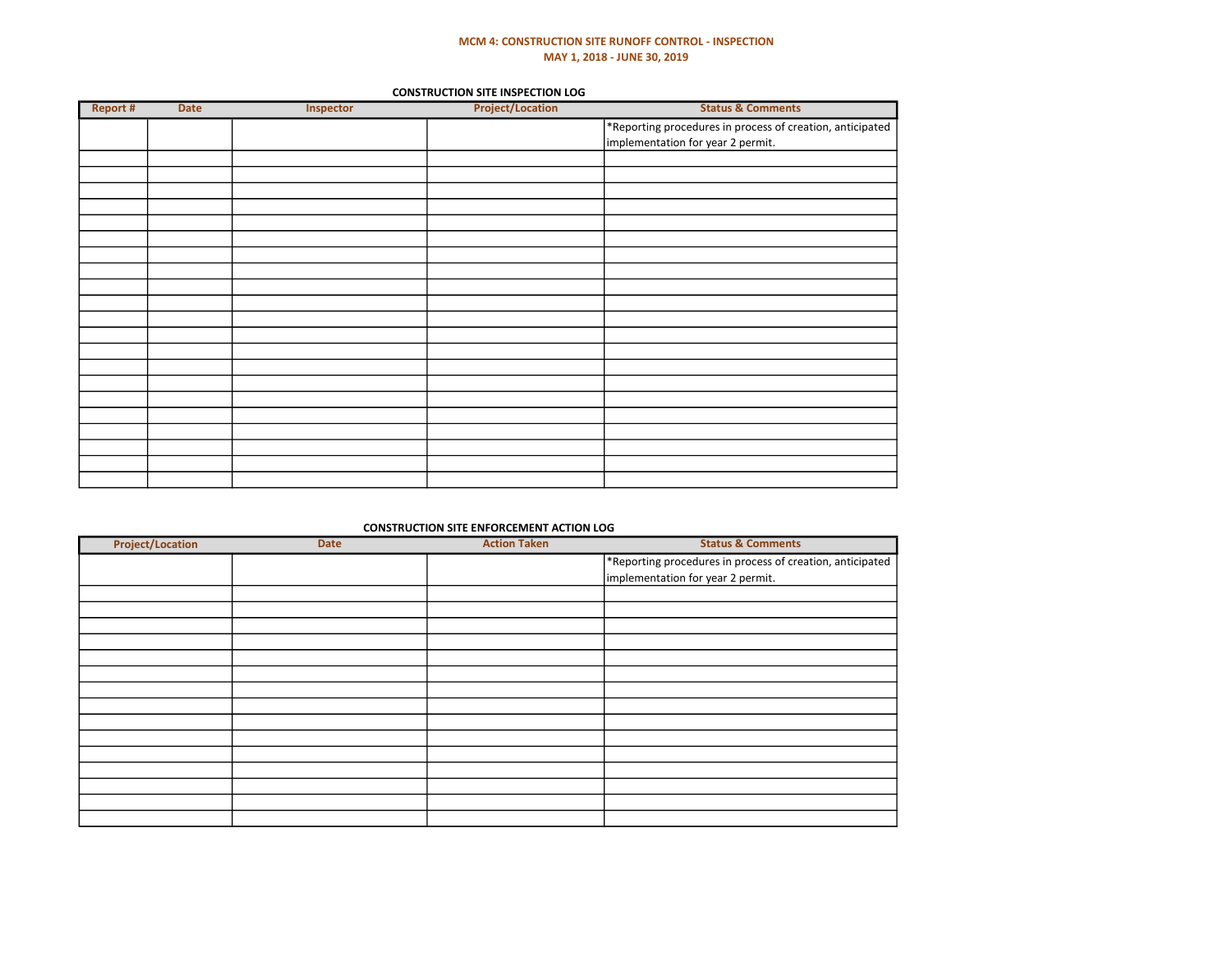May 1, 2018 - June 30, 2019

### SITE PLAN REVIEW LOG

| <b>Project/Location</b>                | <b>Filing Date</b> | <b>Reviewer</b> |        |                 | <b>Requirements Met</b>                   | <b>Project Status</b> |
|----------------------------------------|--------------------|-----------------|--------|-----------------|-------------------------------------------|-----------------------|
|                                        |                    |                 |        | $\Box$ LIDs     | $\overline{\boxtimes}$ SW Design Regs     |                       |
| SFH/133 Tudor Road                     | 7/3/2019           | jeh             | $\Box$ | As-built        | ⊠<br>Long-term O&M                        | <b>Bld permit</b>     |
| <b>Description/Comments: Dry Wells</b> |                    |                 |        |                 |                                           |                       |
|                                        |                    |                 | □      | LIDS            | ⊠ SW Design Regs                          |                       |
| SFH/ 98 Sutton Road                    | 6/20/2019          | jeh             | $\Box$ | As-built        | ⊠<br>Long-term O&M                        | <b>Bld permit</b>     |
| <b>Description/Comments: Dry Wells</b> |                    |                 |        |                 |                                           |                       |
|                                        |                    |                 | 口.     | LIDS            | ⊠<br>SW Design Regs                       |                       |
| SFH/119 Whitman Road                   | 6/20/2019 jeh      |                 |        | $\Box$ As-built | ⊠<br>Long-term O&M                        | <b>Bld permit</b>     |
| <b>Description/Comments: Dry Wells</b> |                    |                 |        |                 |                                           |                       |
|                                        |                    |                 | $\Box$ | LIDS            | SW Design Regs<br>$\mathbf{\overline{X}}$ |                       |
| SFH/ 53 Edwardel Road                  | 6/20/2019 ljeh     |                 | $\Box$ | As-built        | ⊠<br>Long-term O&M                        | <b>Bld permit</b>     |
| <b>Description/Comments: Dry Wells</b> |                    |                 |        |                 |                                           |                       |
|                                        |                    |                 | $\Box$ | LIDS            | $\boxtimes$<br>SW Design Regs             |                       |
| SFH/14 Mann Ave                        | 6/7/2019           | lieh            | $\Box$ | As-built        | ⊠<br>Long-term O&M                        | <b>Bld permit</b>     |
| <b>Description/Comments: Dry Wells</b> |                    |                 |        |                 |                                           |                       |
|                                        |                    |                 | $\Box$ | LIDS            | $\boxtimes$<br>SW Design Regs             |                       |
| SFH/ 21 Otis Street                    | 6/7/2019           | jeh             | $\Box$ | As-built        | 図<br>Long-term O&M                        | <b>Bld permit</b>     |
| <b>Description/Comments: Dry Wells</b> |                    |                 |        |                 |                                           |                       |
|                                        |                    |                 | $\Box$ | LIDS            | $\boxtimes$<br>SW Design Regs             |                       |
| SFH/1102 Highland Ave                  | 6/12/2019 jeh      |                 | $\Box$ | As-built        | ⊠<br>Long-term O&M                        | <b>Bld permit</b>     |
| <b>Description/Comments: Dry Wells</b> |                    |                 |        |                 |                                           |                       |
|                                        |                    |                 |        | $\Box$ LIDs     | ⊠ SW Design Regs                          |                       |
| SFH/20 Sunrise Terr.                   | 6/19/2019 ljeh     |                 | 口.     | As-built        | ⊠<br>Long-term O&M                        | <b>Bld permit</b>     |
| <b>Description/Comments: Dry Wells</b> |                    |                 |        |                 |                                           |                       |
|                                        |                    |                 | $\Box$ | LIDS            | ⊠ SW Design Regs                          |                       |
| SFH/ 33-35 Linden Street               | 6/19/2019 jeh      |                 | $\Box$ | As-built        | 区<br>Long-term O&M                        | <b>Bld permit</b>     |
| <b>Description/Comments: Dry Wells</b> |                    |                 |        |                 |                                           |                       |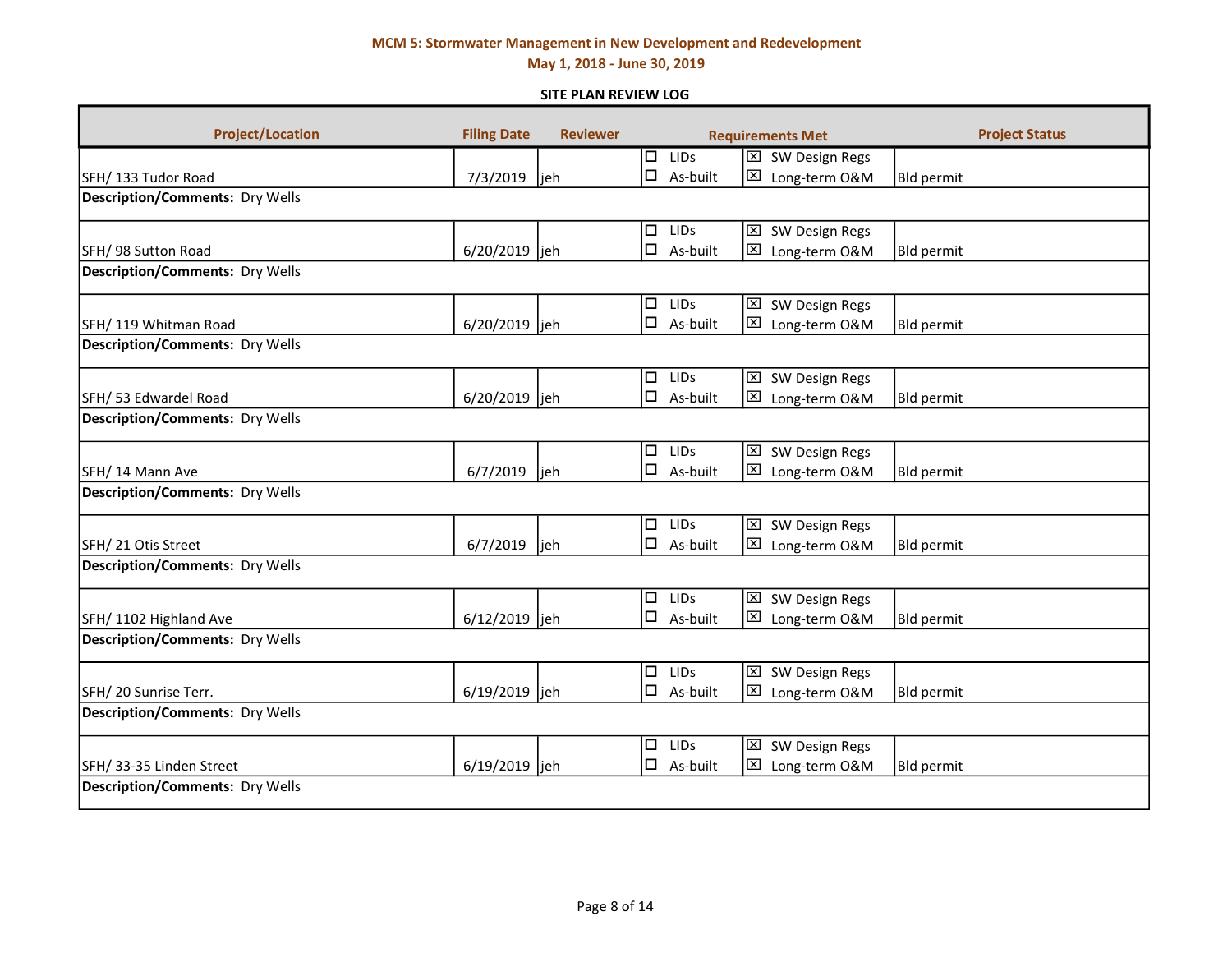May 1, 2018 - June 30, 2019

|                                          |                   |      | $\Box$<br><b>LIDS</b> | $\boxtimes$<br>SW Design Regs  |                               |
|------------------------------------------|-------------------|------|-----------------------|--------------------------------|-------------------------------|
| SFH/96 Hunting Road                      | 6/19/2019  jeh    |      | $\Box$ As-built       | ⊠<br>Long-term O&M             | Bld permit                    |
| <b>Description/Comments: Dry Wells</b>   |                   |      |                       |                                |                               |
|                                          |                   |      | $\Box$<br><b>LIDS</b> | SW Design Regs<br>⊠            |                               |
| SFH/80 Oak Hill Road                     | 6/7/2019          | ljeh | $\Box$<br>As-built    | ⊠<br>Long-term O&M             | Bld permit                    |
| <b>Description/Comments: Dry Wells</b>   |                   |      |                       |                                |                               |
|                                          |                   |      | $\Box$<br><b>LIDS</b> | ⊠<br>SW Design Regs            |                               |
| SFH/15-17 Oak Street                     | 5/30/2019 jeh     |      | $\square$ As-built    | ⊠<br>Long-term O&M             | <b>Bld permit</b>             |
| <b>Description/Comments: Dry Wells</b>   |                   |      |                       |                                |                               |
|                                          |                   |      | $\Box$ LIDs           | ⊠<br>SW Design Regs            |                               |
| SFH/74 Arch Street                       | 5/28/2019 jeh     |      | 区 As-built            | ⊠<br>Long-term O&M             | Constructed                   |
| <b>Description/Comments: Dry Wells</b>   |                   |      |                       |                                |                               |
|                                          |                   |      | $\Box$<br>LIDS        | ⊠ SW Design Regs               |                               |
| SFH/ 66 Rybury Hillway                   | 5/28/2019 jeh     |      | $\Box$ As-built       | Long-term O&M<br>⊠             | Bld permit                    |
| <b>Description/Comments: Dry Wells</b>   |                   |      |                       |                                |                               |
|                                          |                   |      | LIDS<br>$\Box$        | SW Design Regs<br>⊠            |                               |
| SFH/ 7 Rolling Lane                      | 7/3/2019  jeh/tar |      | $\square$ As-built    | ⊠<br>Long-term O&M             | ZBA Special Permit/Bld permit |
| <b>Description/Comments: Dry Wells</b>   |                   |      |                       |                                |                               |
|                                          |                   |      | $\Box$ LIDs           | SW Design Regs<br>⊠            |                               |
| SFH/132 Evelyn Road                      | 5/23/2019 jeh     |      | $\square$ As-built    | ⊠<br>Long-term O&M             | <b>Bld permit</b>             |
| <b>Description/Comments: Dry Wells</b>   |                   |      |                       |                                |                               |
|                                          |                   |      | $\Box$<br><b>LIDS</b> | SW Design Regs<br>$\mathsf{X}$ |                               |
| SFH/ 1547 Great Plain Ave                | 5/23/2019 jeh     |      | $\Box$ As-built       | ⊠<br>Long-term O&M             | <b>Bld permit</b>             |
| <b>Description/Comments: Dry Wells</b>   |                   |      |                       |                                |                               |
|                                          |                   |      | LIDS<br>$\Box$        | $\mathsf{x}$<br>SW Design Regs |                               |
| Detached Garage/320 Charles River Street | 5/8/2019          | tar  | $\Box$<br>As-built    | ⊠<br>Long-term O&M             | <b>ZBA Special Permit</b>     |
| <b>Description/Comments: Dry Wells</b>   |                   |      |                       |                                |                               |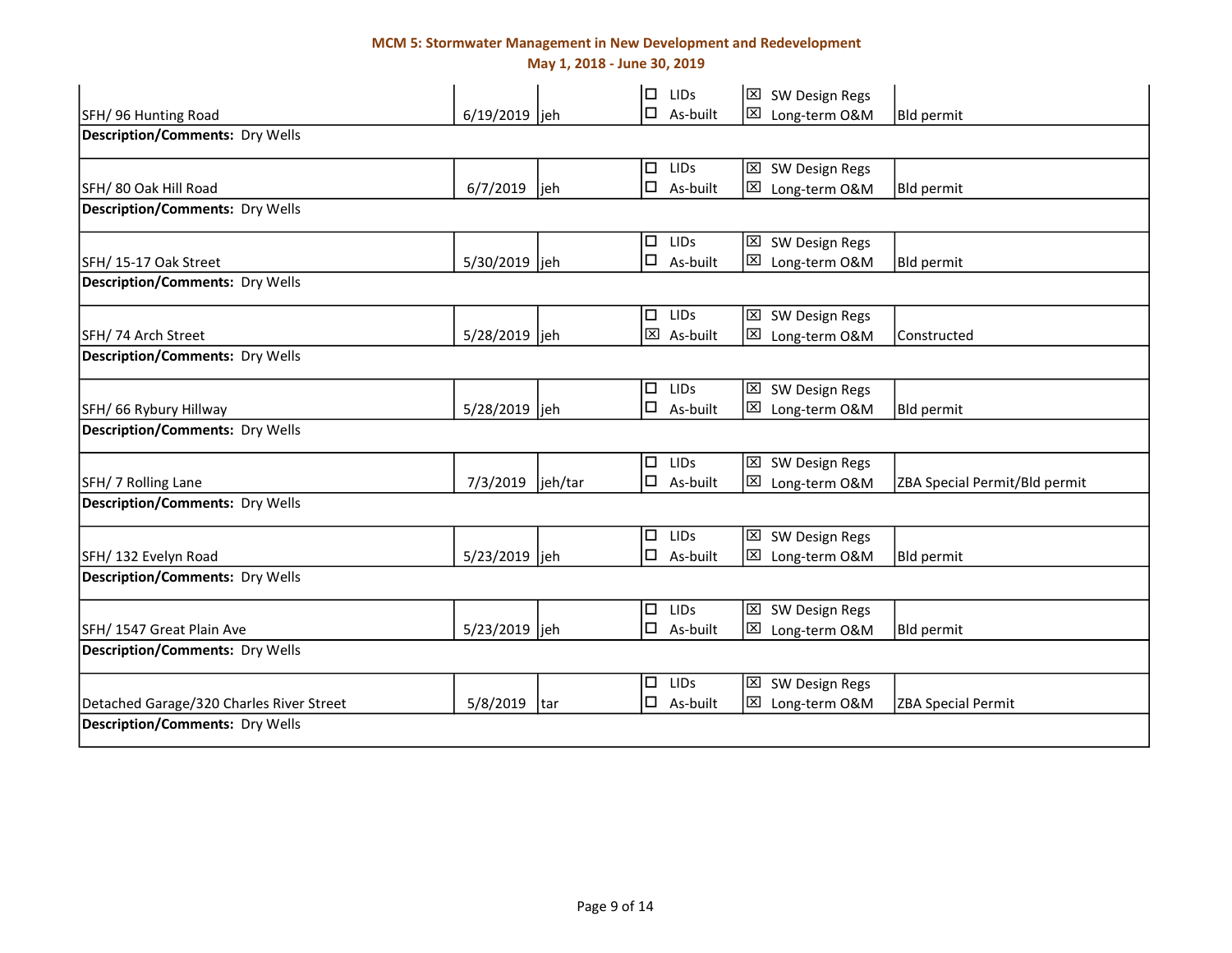May 1, 2018 - June 30, 2019

|                                                                                    |                 |     | $\Box$ | <b>LIDS</b>        |                         | $\boxtimes$ SW Design Regs |                                |
|------------------------------------------------------------------------------------|-----------------|-----|--------|--------------------|-------------------------|----------------------------|--------------------------------|
| Additon 3rd Garage/22 Rockwood Lane                                                | 4/18/2019 tar   |     | □      | As-built           | ⊠                       | Long-term O&M              | <b>ZBA Special Permit</b>      |
| <b>Description/Comments: Dry Wells</b>                                             |                 |     |        |                    |                         |                            |                                |
|                                                                                    |                 |     | $\Box$ | <b>LIDS</b>        |                         | ⊠ SW Design Regs           |                                |
| Additon 3rd Garage/14 Mann Avenue                                                  | 4/18/2019 tar   |     | □      | As-built           | ⊠                       | Long-term O&M              | ZBA Special Permit             |
| <b>Description/Comments: Dry Wells</b>                                             |                 |     |        |                    |                         |                            |                                |
|                                                                                    |                 |     | $\Box$ | <b>LIDS</b>        | $\mathbf{\overline{X}}$ | SW Design Regs             |                                |
| MPSP Police&Fire Dept/66/88 Chestnut Street                                        | 3/14/2019 tar   |     | $\Box$ | As-built           | ⊠                       | Long-term O&M              | <b>MPSP-Under Construction</b> |
| Description/Comments: Water Quality inlets, dry wells                              |                 |     |        |                    |                         |                            |                                |
|                                                                                    |                 |     | $\Box$ | <b>LIDS</b>        |                         | ⊠ SW Design Regs           |                                |
| Parking Area/37 Forest Street                                                      | 10/18/2018 tar  |     |        | $\square$ As-built | $\mathbf{\overline{X}}$ | Long-term O&M              | <b>ZBA Special Permit</b>      |
| <b>Description/Comments: Dry wells</b>                                             |                 |     |        |                    |                         |                            |                                |
|                                                                                    |                 |     | $\Box$ | <b>LIDS</b>        |                         | ⊠ SW Design Regs           |                                |
| Addition/21 Holland Terrace                                                        | 11/9/2018 tar   |     |        | $\Box$ As-built    | □                       | Long-term O&M              | <b>ZBA Special Permit</b>      |
| <b>Description/Comments: Dry Wells</b>                                             |                 |     |        |                    |                         |                            |                                |
|                                                                                    |                 |     | $\Box$ | <b>LIDS</b>        | $\mathbf{\overline{X}}$ | SW Design Regs             |                                |
| 2-Family/29-31 Linden Street                                                       | 1/7/2019        | tar |        | $\Box$ As-built    | □                       | Long-term O&M              | <b>ZBA Special Permit</b>      |
| <b>Description/Comments: Dry wells</b>                                             |                 |     |        |                    |                         |                            |                                |
|                                                                                    |                 |     |        | $\Box$ LIDs        | $\mathbf{\overline{X}}$ | SW Design Regs             |                                |
| Subdivision/Aly Raisman Way                                                        | $3/14/2019$ tar |     |        | 区 As-built         | ⊠                       | Long-term O&M              | <b>Constructed Subdivision</b> |
| Description/Comments: Water Quality inlets, dry wells                              |                 |     |        |                    |                         |                            |                                |
|                                                                                    |                 |     |        | $\Box$ LIDs        |                         | 区 SW Design Regs           |                                |
| Parking Area/13-15 Highland Ave                                                    | $1/31/2019$ tar |     |        | $\square$ As-built | □                       | Long-term O&M              | <b>ZBA Special Permit</b>      |
| Description/Comments: Redevelopement, added more lawn space                        |                 |     |        |                    |                         |                            |                                |
|                                                                                    |                 |     |        | $\Box$ LIDs        |                         | ⊠ SW Design Regs           |                                |
| DPW Storage Building/1407 Central Avenue                                           | 10/26/2018 tar  |     |        | $\Box$ As-built    | $\Box$                  | Long-term O&M              | <b>MPSP-Under Construction</b> |
| <b>Description/Comments:</b>                                                       |                 |     |        |                    |                         |                            |                                |
|                                                                                    |                 |     | $\Box$ | <b>LIDS</b>        |                         | $\boxtimes$ SW Design Regs |                                |
| Storage Building/540 Hillside Avenue                                               | 9/25/2018 tar   |     |        | $\square$ As-built | ⊠                       | Long-term O&M              | MPSP-Under Construction        |
| <b>Description/Comments: Public Outreach and Public Participation requirements</b> |                 |     |        |                    |                         |                            |                                |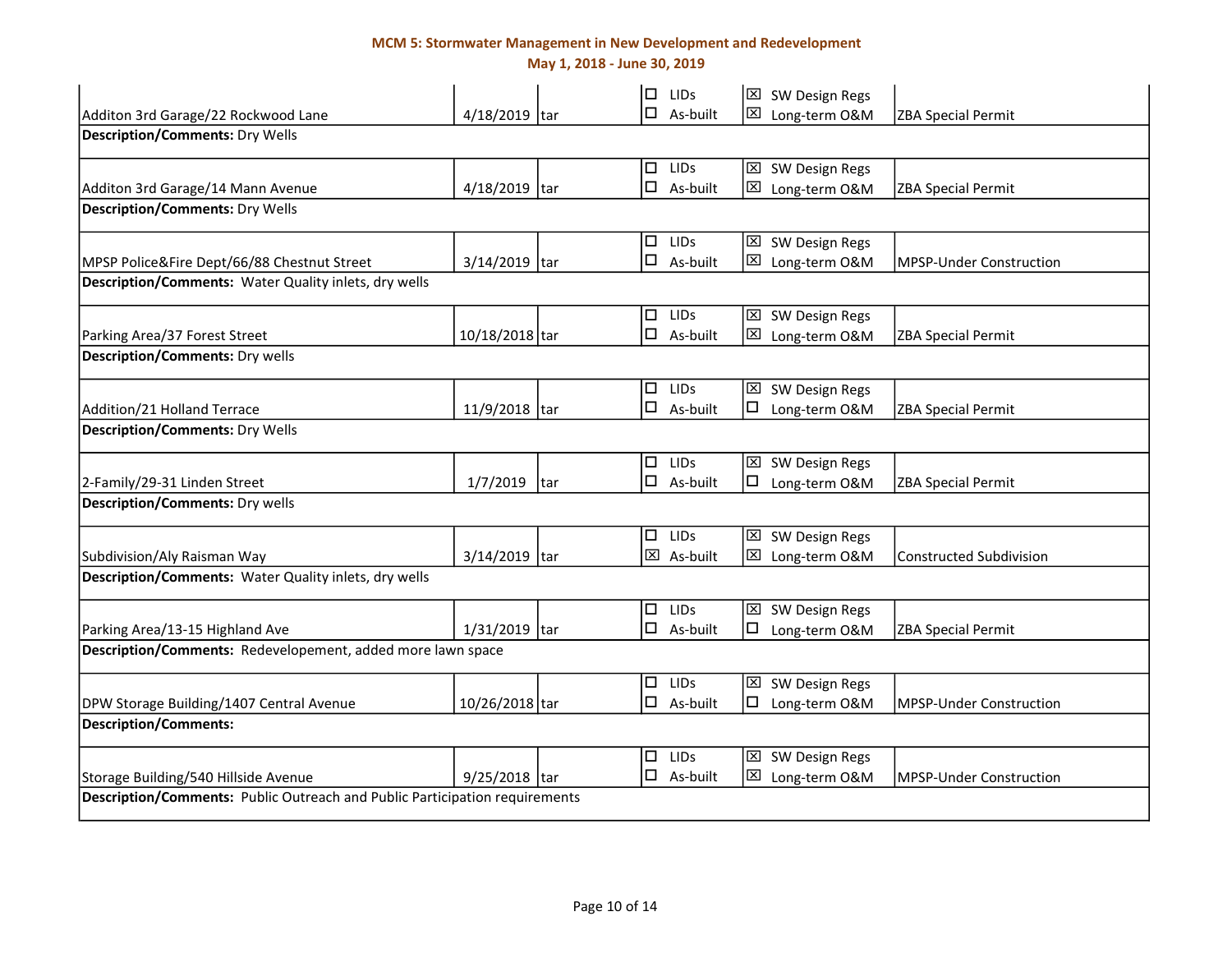May 1, 2018 - June 30, 2019

|                                                                                                                                                                                          |                 |     | □      | <b>LIDS</b>          | □           | SW Design Regs             |                                   |
|------------------------------------------------------------------------------------------------------------------------------------------------------------------------------------------|-----------------|-----|--------|----------------------|-------------|----------------------------|-----------------------------------|
| Reconstruction/53 Rolling Lane                                                                                                                                                           | 9/14/2018 tar   |     | □      | As-built             | $\Box$      | Long-term O&M              | ZBA Special Permit                |
| Description/Comments: Add dry wells                                                                                                                                                      |                 |     |        |                      |             |                            |                                   |
|                                                                                                                                                                                          |                 |     | □      | LIDS                 |             | $\square$ SW Design Regs   |                                   |
| Subdivision/66 Oak Street                                                                                                                                                                | 9/10/2019 tar   |     |        | $\boxtimes$ As-built | □           | Long-term O&M              | <b>Constructed Subdivision</b>    |
| Description/Comments: Complaince with requirements public participation and out reach                                                                                                    |                 |     |        |                      |             |                            |                                   |
|                                                                                                                                                                                          |                 |     |        | LIDs                 |             | <b>区</b> SW Design Regs    |                                   |
| Hotel/200 First Ave                                                                                                                                                                      | 7/16/2018 tar   |     |        | 区 As-built           | ⊠           | Long-term O&M              | MPSP-Constructed                  |
| Description/Comments: Dry wells, Public Outreach and Public Participation requirements                                                                                                   |                 |     |        |                      |             |                            |                                   |
|                                                                                                                                                                                          |                 |     | $\Box$ | <b>LIDS</b>          |             | $\square$ SW Design Regs   |                                   |
| Housing Complex/275 Second Ave                                                                                                                                                           | 9/5/2018        | tar |        | $\boxtimes$ As-built |             | ⊠ Long-term O&M            | Constructed ZBA-40 B project      |
| <b>Description/Comments: Dry wells</b>                                                                                                                                                   |                 |     |        |                      |             |                            |                                   |
|                                                                                                                                                                                          |                 |     | □      | <b>LIDS</b>          |             | $\boxtimes$ SW Design Regs |                                   |
| 2-Family/1 Wellesley Avenue                                                                                                                                                              | 7/12/2018 tar   |     | □      | As-built             |             | ⊠ Long-term O&M            | ZBA Special Permit- Under Appeal? |
| Description/Comments: dry wells, Public Outreach and Public Participation requirements                                                                                                   |                 |     |        |                      |             |                            |                                   |
|                                                                                                                                                                                          |                 |     |        | $\Box$ LIDs          |             | □ SW Design Regs           |                                   |
| Parking Area/292 Forest Street                                                                                                                                                           | $6/22/2018$ tar |     |        | 区 As-built           | $\Box$      | Long-term O&M              | Constructed                       |
| Description/Comments: Complaince with requirements public participation and out reach                                                                                                    |                 |     |        |                      |             |                            |                                   |
|                                                                                                                                                                                          |                 |     | □      | <b>LIDS</b>          |             | $\Box$ SW Design Regs      |                                   |
| Reconstruction/21 Norfolk Street                                                                                                                                                         | 5/14/2018 tar   |     |        | $\Box$ As-built      | O           | Long-term O&M              | ZBA-Bldg permit Abutter Appeal    |
| Description/Comments: Abutter Appeal for speculative future stormwater conserns- Add dry wells, Hydrology report                                                                         |                 |     |        |                      |             |                            |                                   |
|                                                                                                                                                                                          |                 |     | □      | LIDS                 |             | ⊠ SW Design Regs           |                                   |
| Temporary Fire and Police Head quarters/Hillside                                                                                                                                         | $5/15/2018$ tar |     |        | $\Box$ As-built      | $\boxtimes$ | Long-term O&M              | <b>MPSP-Under Construction</b>    |
| Description/Comments: Public Outreach and Public Participation requirements. This project is part of the over all Police and Fire Department School Street head quarters<br>construction |                 |     |        |                      |             |                            |                                   |
|                                                                                                                                                                                          |                 |     |        | $\Box$ LIDS          |             | ⊠ SW Design Regs           |                                   |
| Fire Station 2/707 Highland Ave/ 257 Webster Street                                                                                                                                      | 5/15/2018 tar   |     |        | $\Box$ As-built      |             | ⊠ Long-term O&M            | MPSP-Under Construction           |
| Description/Comments: Public Outreach and Public Participation requirements.                                                                                                             |                 |     |        |                      |             |                            |                                   |
|                                                                                                                                                                                          |                 |     | םי     | LIDS                 |             | □ SW Design Regs           |                                   |
| Reconstruction/123 Elmwood Road                                                                                                                                                          | 5/11/2018 tar   |     |        | $\Box$ As-built      |             | Long-term O&M              | ZBA-Bldg permit Abutter Appeal    |
| Description/Comments: Abutter Appeal for speculative future stormwater conserns- Add dry wells, Hydrology report                                                                         |                 |     |        |                      |             |                            |                                   |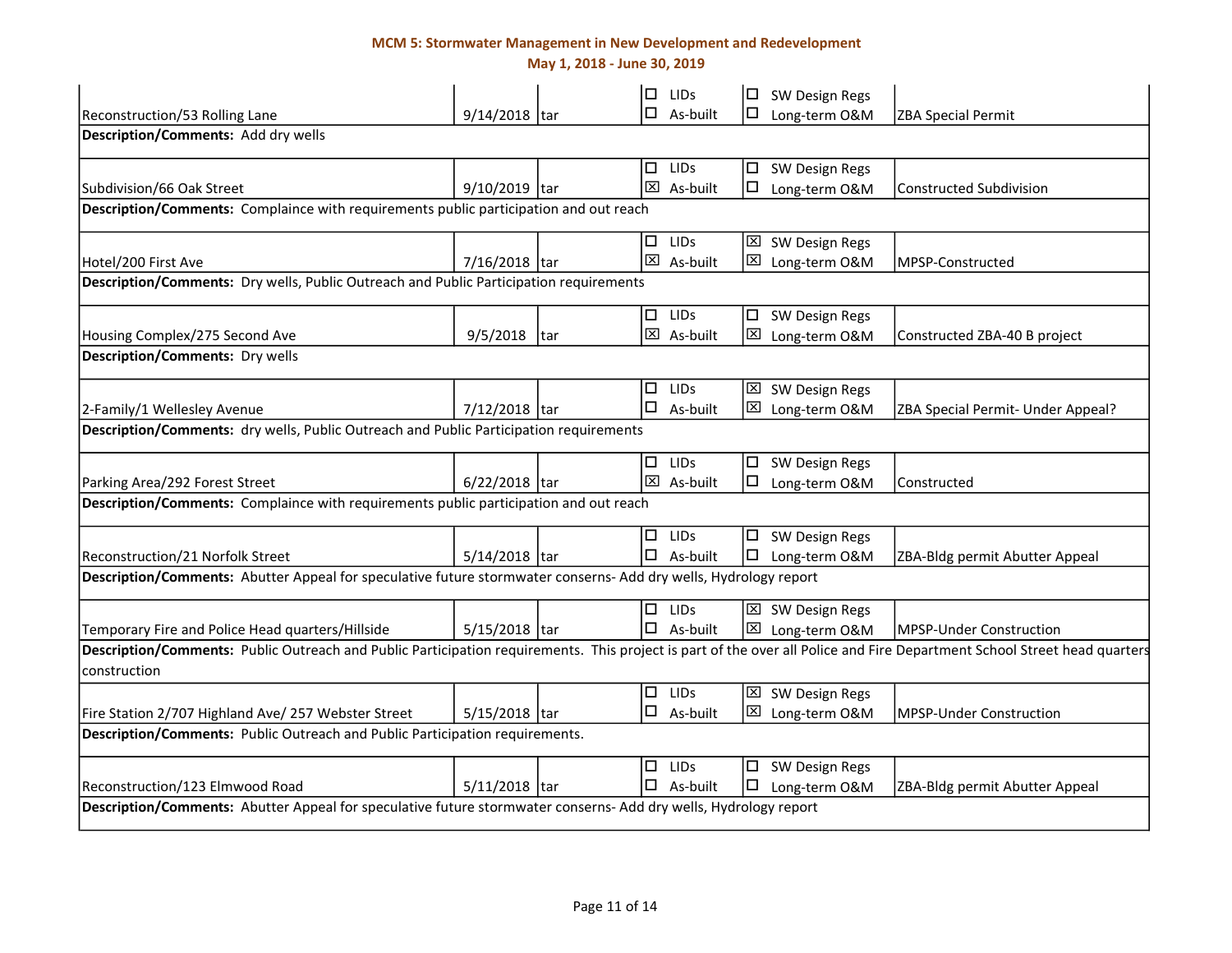## MCM 6: Good Housekeeping - Catch Basin Cleaning May 1, 2018 - June 30, 2019

### Catch Basin Cleaning Log

| <b>Date Range</b> | Location(s)                                                              | # CBs Cleaned | <b>Depth of Cleaning</b><br>(in) | <b>Volume of</b><br><b>Cleaning</b><br>(cubic<br>yard) |
|-------------------|--------------------------------------------------------------------------|---------------|----------------------------------|--------------------------------------------------------|
|                   |                                                                          |               |                                  |                                                        |
|                   | Holmes St, Edgewood St, Morley St, Dell Ave, Page Rd, Gibson             |               |                                  |                                                        |
| 5/1/2018          | St, Upland Rd                                                            | 29            | 151                              | 5.9                                                    |
| 5/2/2018          | Noanett Rd, Hewitt Cir, Lee Rd                                           | 24            | 73                               | 2.8                                                    |
|                   | Woodlawn Ave, Greenwood Ave, Hemlock St, Parkinson St,                   |               |                                  |                                                        |
| 5/3/2018          | Otis St, Powers St                                                       | 31            | 139                              | 5.4                                                    |
|                   |                                                                          |               |                                  |                                                        |
| 5/15/2018         | Cedar St, Central Ave, Holland St, Holland Ter, Manning St               | 29            | 122                              | 4.7                                                    |
| 5/16/2018         | Manning St, Brookline St                                                 | 30            | 153                              | 5.9                                                    |
| 5/18/2018         | Brookline St, Fairlawn St, Oak Hill Rd                                   | 30            | 176                              | 6.8                                                    |
|                   | 5/21/2018 Colgate Rd, Paul Revere Rd, Rosalie Rd, Parker Rd, Richdale Rd | 30            | 142                              | 5.5                                                    |
| 5/22/2018         | Richdale Rd, Lindbergh Ave, LaSalle Rd                                   | 30            | 153                              | 5.9                                                    |
|                   | LaSalle Rd, James Ave, Dartmouth Ave, Dunster Rd, Donna Rd,              |               |                                  |                                                        |
| 5/23/2018         | <b>Homestead Park</b>                                                    | 30            | 140                              | 5.4                                                    |
| 5/29/2018         | Hoover Rd, Lexington Ave                                                 | 30            | 152                              | 5.9                                                    |
| 5/30/2018         | Lexington Ave, Gay St, Thorpe Rd, Concord St, Cimino Rd,                 | 29            | 147                              | 5.7                                                    |
|                   | Burnside Rd, Bennington St, Tower Ave, Wilshire Park,                    |               |                                  |                                                        |
| 5/31/2018         | Plymouth Rd, Cook St, Prince St                                          | 29            | 172                              | 6.7                                                    |
|                   | Prince St, Kerrydale Rd, Coolidge Avenue, Eaton Rd, Pinewood             |               |                                  |                                                        |
| 6/1/2018          | Rd, Stevens Rd, Mayo Ave, Coulton Park, Glenwood Rd                      | 35            | 142                              | 5.5                                                    |
| 6/7/2018          | Harris Ave, Forest St                                                    | 29            | 214                              | 8.3                                                    |
| 6/8/2018          | Warren St                                                                | 14            | 84                               | 3.3                                                    |
| 6/11/2018         | Harris Ave                                                               | 12            | 51                               | 2.0                                                    |
|                   | Harris Ave, Cleveland Rd, Webster Park, Oakcrest Road, MBTA              |               |                                  |                                                        |
| 6/12/2018         | Parking Lot, Fair Oaks Park                                              | 30            | 164                              | 6.4                                                    |
| 6/13/2018         | Frank St, Elder Rd, Amelia Rd, Gary Rd                                   | 21            | 84                               | 3.3                                                    |
| 6/14/2018         | Fair Oaks Park, Pickering St, Kingsbury St, Pleasant St                  | 30            | 150                              | 5.8                                                    |
| 6/15/2018         | Cedar St, Lynn Rd                                                        | 10            | 53                               | 2.1                                                    |
| 6/18/2018         | Laurel Dr                                                                | 15            | 82                               | 3.2                                                    |
|                   |                                                                          |               |                                  |                                                        |
|                   | 6/19/2018 Laurel Dr, Gayland Rd, Redington Rd, Bradford St, Howland St   | 35            | 225                              | 8.7                                                    |
|                   | Oakhurst Circle, Laurel Circle, Kimball St, Brookline St, Charles        |               |                                  |                                                        |
|                   | River St, Edgewater Dr, Norfolk St, Heath St, Larkspur Rd,               |               |                                  |                                                        |
| 6/20/2018         | Sutton Rd                                                                | 30            | 174                              | 6.7                                                    |
|                   |                                                                          |               |                                  |                                                        |
| 6/21/2018         | Edgewater Dr, Admiral Gracey Dr, Edgewater Ln, High School               | 30            | 242                              | 9.4                                                    |
| 6/22/2018         | Linden St, Fairview Rd                                                   | 28            | 176                              | 6.8                                                    |
| 6/23/2018         | Fairview Rd, Walnut St, Sylvan Rd                                        | 24            | 134                              | 5.2                                                    |
| 6/25/2018         | Fox Hill Rd, Wildwood Rd, Webster St Ext                                 | 26            | 183                              | 7.1                                                    |
|                   |                                                                          |               |                                  |                                                        |
| 6/26/2018         | May St, South St, Sutton Rd, Melverd Rd, George Aggott Rd                | 45            | 242                              | 9.4                                                    |
|                   | George Aggott Rd, Canterbury Ln, Grant St, Lake Dr, Oakland              |               |                                  |                                                        |
| 6/27/2018         | Ave, Rosalie Rd                                                          | 30            | 146                              | 5.7                                                    |
| 6/29/2018         | Lincoln St, School St                                                    | 22            | 100                              | 3.9                                                    |
|                   | School St, Lantern Ln, Surrey Ln, Fletcher Rd, Emerson Rd,               |               |                                  |                                                        |
| 7/9/2018          | Emerson Pl, High Rock St                                                 | 45            | 212                              | 8.2                                                    |
|                   | High Rock St, Richardson Dr, Aldridge Rd, Blake St, Overlook             |               |                                  |                                                        |
| 7/10/2018         | Rd, Henderson St                                                         | 54            | 270                              | 10.5                                                   |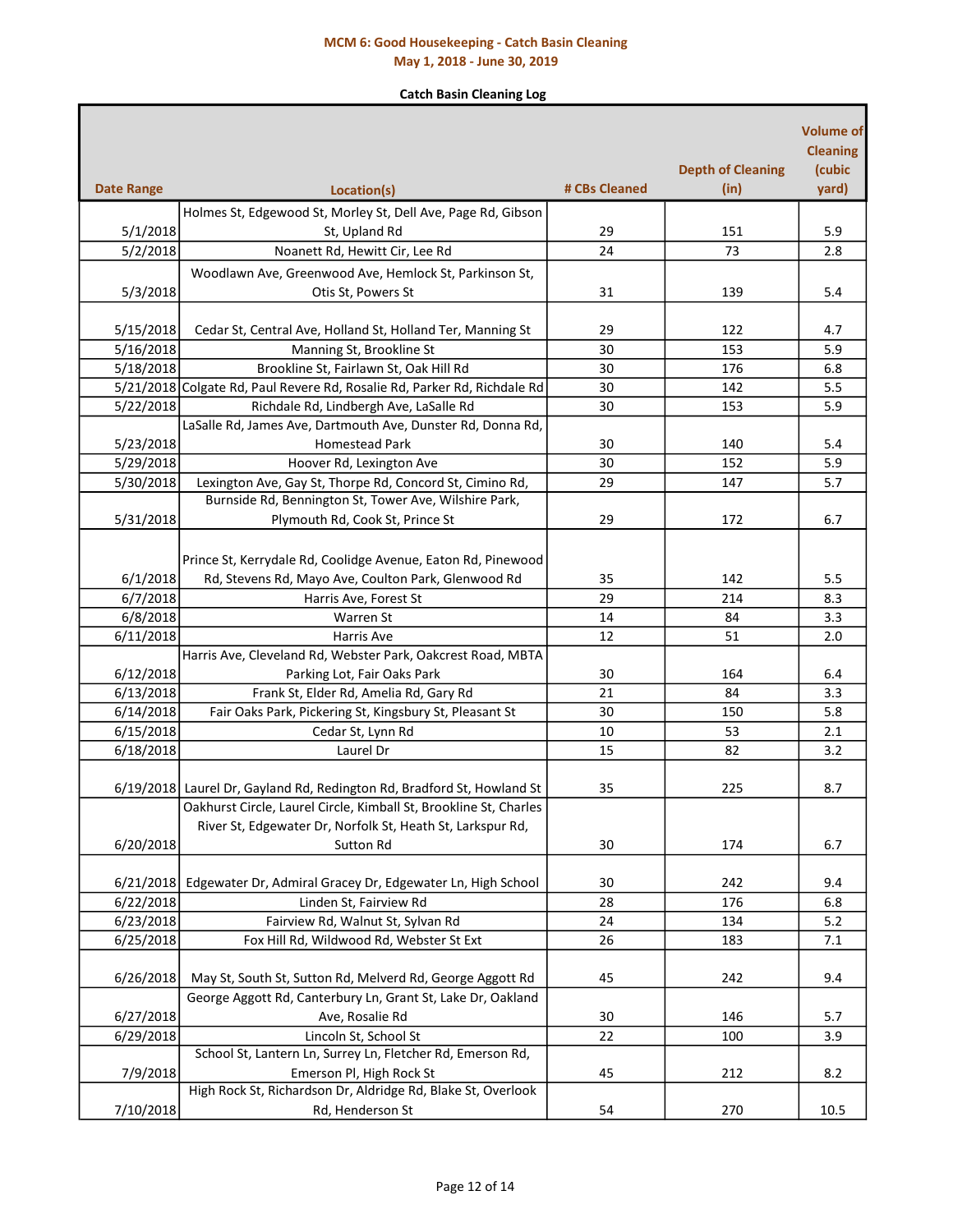### MCM 6: Good Housekeeping - Catch Basin Cleaning May 1, 2018 - June 30, 2019

|                          | Stonehurst Rd, Robinwood Ave, Deerfield Rd, Barrett Rd,                                         |          |            |            |
|--------------------------|-------------------------------------------------------------------------------------------------|----------|------------|------------|
| 7/11/2018                | <b>Frances St</b>                                                                               | 30       | 121        | 4.7        |
|                          | Frances St, Gilbert Rd, Avalon Rd, Bonwood Rd, Bellevue Dr,                                     |          |            |            |
|                          | Gay St, Tolman St, Pond St, Smith St, Colonial Rd, Birchwood                                    |          |            |            |
| 7/12/2018                | Rd                                                                                              | 42       | 206        | 8.0        |
| 7/13/2018                | Birchwood Rd, Murphy Rd, Yurick Rd, Summit Rd                                                   | 16       | 73         | 2.8        |
|                          |                                                                                                 |          |            |            |
| 7/16/2018<br>7/17/2018   | Marked Tree Rd, Curve St, Rivard Rd, Trout Pond Rd, Gage St<br>Newell Ave, Prospect St, Kent Rd | 30<br>19 | 149<br>114 | 5.8<br>4.4 |
|                          | Lewis St, Brentwood Cir, Blacksmith Dr, Meadow Ln, Elizabeth                                    |          |            |            |
| 7/18/2018                | Cir, Meadowbrook Rd                                                                             | 25       | 104        | 4.0        |
| 7/27/2018                | Woodbine Cir                                                                                    | 13       | 73         | 2.8        |
|                          | Meadowbrook Rd, Meredith Cir, Border Rd, Abbott Rd,                                             |          |            |            |
| 7/30/2018                | Winfield St, Ware Rd                                                                            | 29       | 97         | 3.8        |
|                          | Ware Rd, Pheasant Rd, Mallard Rd, Farnham Cir, Noyes St,                                        |          |            |            |
| 8/1/2018                 | Hancock Rd, Meetinghouse Cir                                                                    | 31       | 137        | 5.3        |
|                          |                                                                                                 |          |            |            |
| 8/13/2018                | Meetinghouse Cir, Oak Knoll Ter, Marshall St, Nardone Rd                                        | 30       | 135        | 5.2        |
| 8/14/2018                | Nardone Rd, Bess Rd, Julia Rd, Jarvis Cir                                                       | 20       | 84         | 3.3        |
|                          | Jarvis Cir, Damon Rd, Tanglewood Rd, Hollow Ridge Rd,                                           |          |            |            |
| 8/15/2018                | Pershing Rd, Shirley Rd, Eliot Rd, Ludwig Rd, Parish Rd                                         | 45       | 216        | 8.4        |
|                          | Parish Rd, Mayflower Rd, Stockdale Rd, Canavan Cir, Standish                                    |          |            |            |
| 8/16/2018                | Rd                                                                                              | 45       | 227        | 8.8        |
| 8/20/2018                | Standish Rd, Alden Rd                                                                           | 15       | 72         | 2.8        |
| 8/24/2018                | Alden Rd, Whiting Way, Stewart Rd                                                               | 15       | 70         | 2.7        |
| 8/27/2018                | Steward Rd, Elmwood Rd, Brewster Dr, Carol Rd                                                   | 15       | 65         | 2.5        |
| 8/29/2018                | Carol Rd, Pilgrim Rd, Powder House Cir, Curtis Rd                                               | 12       | 44         | 1.7        |
| 9/7/2018                 | North Hill Ave, MacKintosh Ave                                                                  | 16       | 61         | 2.4        |
|                          | Mary Chilton Rd, Winslow Rd, MacKintosh Ave, North Hill                                         |          |            |            |
| 9/17/2018                | Ave, Mason Rd                                                                                   | 30       | 68         | 2.6        |
|                          | Fuller Brook Ave, Howe Rd, Jenna Cir, Whitman Rd, Pheasant                                      |          |            |            |
| 9/19/2018                | Landing Rd                                                                                      | 30       | 121        | 4.7        |
| 9/20/2018                | Locust Ln, Winding River Rd, Pine Hill Dr, Grove St                                             | 30       | 97         | 3.8        |
| 9/24/2018                | Grove St, Beard Way, Charles River St                                                           | 30       | 147        | 5.7        |
| 9/26/2018                | Charles River St, Pine St, Fisher St, Walker Ln, Russell Rd                                     | 30       | 135        | 5.2        |
| 10/1/2018                | Oxbow Rd, Village Ln, Stratford Rd, Windsor Rd                                                  | 30       | 122        | 4.7        |
|                          | Windsor Rd, White Pine Rd, Gatewood Dr, Scott Rd, Cranberry                                     |          |            |            |
| 10/2/2018                | Ln, Cutler Rd, Carleton Dr, Bridle Trail Rd                                                     | 30       | 115        | 4.5        |
| 10/4/2018                | <b>Bridle Trail Rd</b>                                                                          | 15       | 70         | 2.7        |
|                          | Bridle Trail Rd, Starr Ridge, Crestview Rd, Farley Pond Ln,                                     |          |            |            |
|                          | Marant Dr, Burr Dr, Southwood Ln, Stonecrest Dr, Stonefield                                     |          |            |            |
| 10/5/2018                | Ct                                                                                              | 50       | 214        | 8.3        |
| 10/9/2018                | Southfield Ct, Riverbend Ln                                                                     | 10       | 40         | 1.6        |
| 10/10/2018               | Riverbend Ln, Woodworth Rd, Chestnut St                                                         | 30       | 158        | 6.1        |
| 10/11/2018               | Chestnut St                                                                                     | 17       | 116        | 4.5        |
| 10/15/2018               | Rolling Ln, Glendale Rd, Clarke Rd                                                              | 30       | 147        | 5.7        |
| 10/16/2018               | Clarke Rd, Clarke Cir, Forest St, Brookside Rd                                                  | 20       | 112        | 4.3        |
|                          |                                                                                                 | 30       |            |            |
| 10/17/2018               | Brookside Rd, Sunset Rd, Grasmere Rd, Lakin St, Ardmore Rd                                      |          | 151        | 5.9        |
|                          | Ardmore Rd, Taylor St, Briarwood Cir, Glover Rd, Cynthia Rd                                     | 30       | 64         | 2.5        |
| 10/22/2018               |                                                                                                 |          |            |            |
|                          | Cynthia Rd, Wildale Cir, Louart Dr, Booth St, Hill St, Gerber Cir,                              | 30       |            |            |
| 10/24/2018<br>10/26/2018 | Bobsled Dr, Castano Ct<br>Andrea Cir, Hunnewell St                                              | 30       | 168<br>205 | 6.5<br>8.0 |
| 10/30/2018               | Hunnewell St, Webster St, Jennifer Cir, John St                                                 | 30       | 195        | 7.6        |
|                          |                                                                                                 |          |            |            |